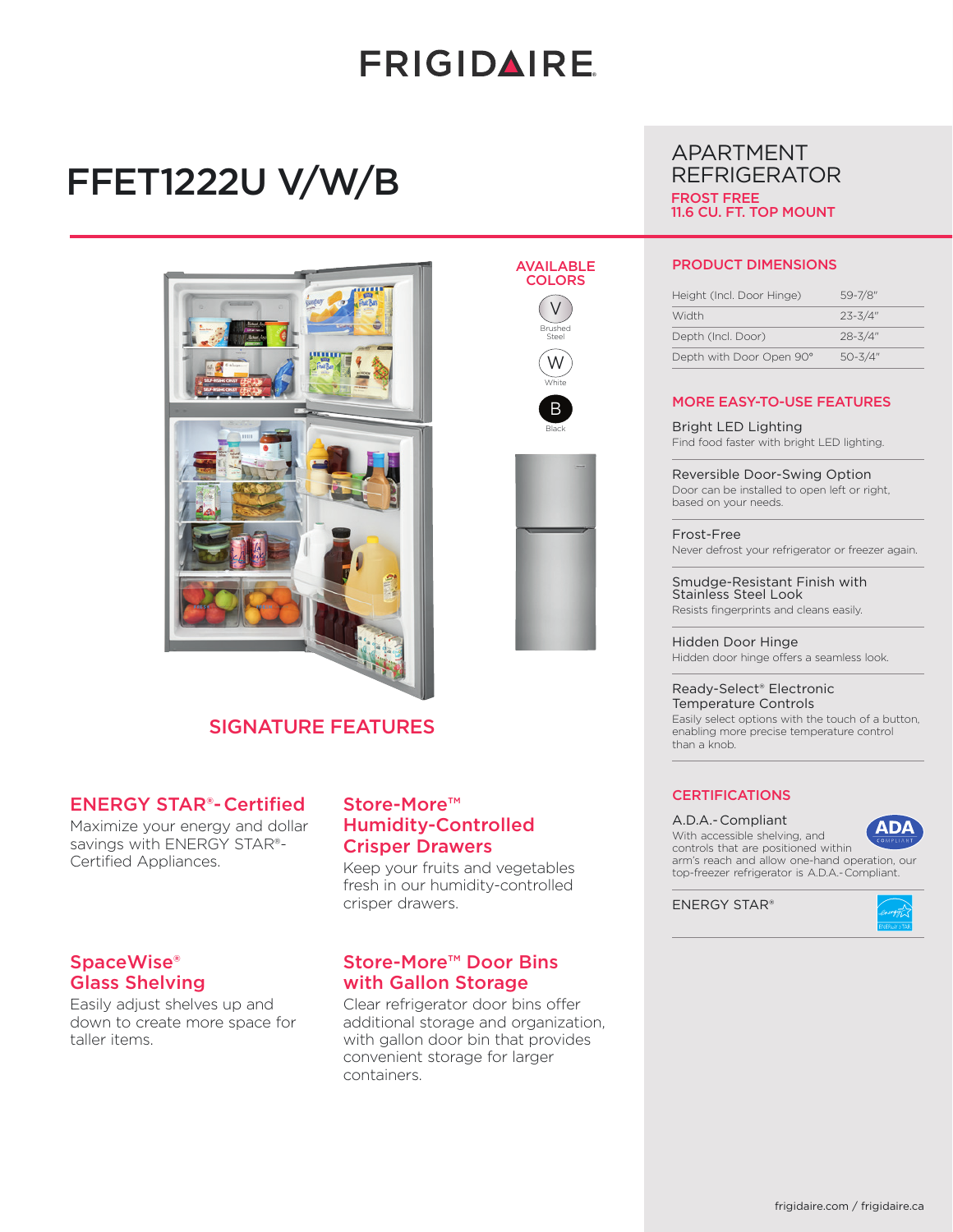## FFET1222U V/W/B APARTMENT REFRIGERATOR 11.6 CU. FT. TOP MOUNT

# **FRIGIDAIRE**

#### FEATURES

| FEAIURES                         |                                                        | PRO   |
|----------------------------------|--------------------------------------------------------|-------|
| Cubic Feet (Cu.Ft.)              | 11.6                                                   | $A -$ |
| Defrost                          | Frost-Free                                             | $B -$ |
| Exterior -                       |                                                        | $C -$ |
| Door Color                       | Color-Coordinated                                      | De    |
| Cabinet Color                    | Color-Coordinated                                      |       |
| Door Handle                      | Integrated                                             |       |
| Door Stops                       | Yes                                                    |       |
| Reversible Door                  | Yes                                                    |       |
| Interior-                        |                                                        |       |
| Controls                         | Ready-Select®                                          |       |
| Lighting                         | LED                                                    |       |
| Refrigerator Shelves             | 2 SpaceWise® Adjustable<br>Glass / 1 Fixed Glass       |       |
| Store-More™ Crisper Drawers      | 2 Clear                                                |       |
| Humidity Controls                | Yes                                                    |       |
| Door Bins                        | 2 Clear Fixed Full-Width/<br>1 Clear Full-Width Gallon |       |
| Freezer Shelves                  | 1 SpaceWise® Adjustable Glass                          |       |
| Freezer Door Bins                | 2 Clear Fixed Full-Width                               |       |
| <b>CERTIFICATIONS</b>            |                                                        |       |
| A.D.A. - Compliant <sup>1</sup>  | Yes                                                    |       |
| <b>ENERGY STAR®-Certified</b>    | Yes                                                    |       |
| <b>SPECIFICATIONS</b>            |                                                        |       |
| Total Capacity (Cu.Ft.)          | 11.6                                                   |       |
| Refrigerator Capacity (Cu.Ft.)   | 8.4                                                    |       |
| Freezer Capacity (Cu.Ft.)        | 3.2                                                    |       |
| Power Supply Connection Location | Right Bottom Rear                                      |       |
| Voltage Rating                   | 115V/60Hz                                              |       |
| Amps @ 115 V                     | 6                                                      |       |
| Minimum Circuit Required (Amps)  | 15                                                     |       |
| Shipping Weight (Approx.)        | 139 Lbs.                                               |       |
| Installation Type                | Freestanding                                           |       |

Installation Type<br>
When properly installed, this model is A.D.A.-qualified based on the Uniform<br>
Federal Accessibility Standards, the United States Access Board's A.D.A./A.B.A.<br>
Accessibility Standards, the United States A

# **Apartment Refrigerator (No Handle) U Models** PRODUCT DIMENSIONS

| A-Height (Incl. Door Hinge) | 59-7/8"     |  |
|-----------------------------|-------------|--|
| R-Width                     | $23 - 3/4"$ |  |
| C-Depth (Incl. Door)        | $28 - 3/4"$ |  |
| Depth with Door Open 90°    | $50 - 3/4"$ |  |
|                             |             |  |





*Specifications subject to change. Accessories information available on the web at frigidaire.com / frigidaire.ca Note: For planning purposes only. Always consult local and national electric, gas and plumbing codes. Refer to Product Installation Guide for detailed installation instructions on the web at frigidaire.com / frigidaire.ca.*

FRIGIDAIRE.